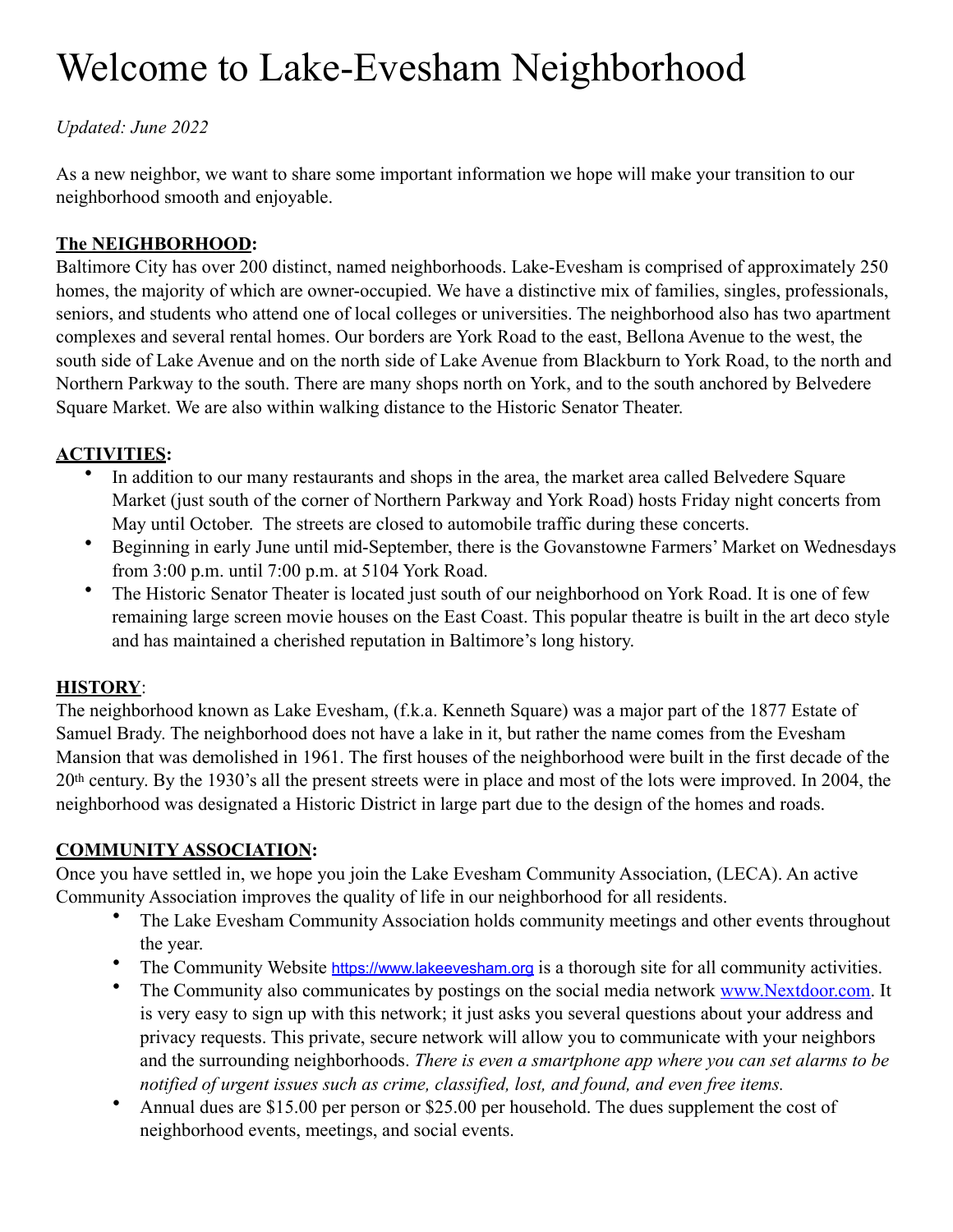- To join the Community Association: please provide your name, address, telephone, and email address with a check made payable to *Lake Evesham Community Association*. Drop off the check and requested information to Melina Turtle, Association Treasurer, at 212 East Melrose Avenue.
- If you want to pay electronically, the Association has a pay pal account, [www.paypal.me/](http://www.paypal.me/lakeevesham) [lakeevesham.](http://www.paypal.me/lakeevesham) If you pay by pay pal, please let Melina know that you are sending in payment. Her email is melinaturtle@gmail.com
- The Board of Directors is elected each year in November for the coming year. The Board plans events and creates solutions to local problems. If you are interested in helping create and improve your community, drop a note to Theresa Furnari, community president. [TAFurnari10@gmail.com](mailto:TAFurnari10@gmail.com)

## **IMPORTANT INFORMATION TO KEEP HANDY:**

## **CITY COUNCIL**:

You are a Baltimore City resident, 43rd Legislative District, 4th Councilmanic District. We are in the Northern Police District, at 410-396-2455. The city website can be found at [http://www.baltimorecity.gov/.](http://www.baltimorecity.gov/) Our Councilman is Mark Conway, 410-396-4830, 410-659-1792 (fax), 100 Holliday Street, Room 550, City Hall. Mark's email is Mark.Conway[@baltimorecity.gov](mailto:Bill.Henry@baltimorecity.gov)

## **SAFETY & SECURITY:**

**Call 911** if you need police immediately, or for a crime or concern in progress — or just ended. If you don't feel comfortable calling 911, you can use the **Anonymous Reporting of Crime,** 1-866-7LOCKUP or Text: You may text "MCS" plus your tip to CRIMES (274637), Online: <https://www.tipsubmit.com/WebTips.aspx?AgencyID=629> More Info:<http://metrocrimestoppers.org/>

## **CRIME WATCH NUMBER & APPLICATION**

DON'T FORGET- Register for a Crime Watch Number for priority call-in of crime or suspicious activity in the area. More Info:<http://crime.baltimorecity.gov/ReportCrime/CrimeWatchNumberApplication.aspx>

Here are some hints to keep you and your property safe:

- **Call 911 immediately if you see** *any* **suspicious people or activity.** Baltimore is still a city, even if the neighborhood is more peaceful than downtown areas; there are strangers who may use our neighborhood for their own criminal activities. We all need to be vigilant to keep our community safe. Remember that you are helping neighbors who are helping you.
- Once you have signed up on Nextdoor.com, please notify your neighbors of the incident through the Crime and Safety section of the Nextdoor website or app.
- Do not approach any suspicious people or activities. Call 911 to let the police investigate.
- There is a detailed document on Nextdoor on keeping yourself and your property free from crime. This document is located in the "Documents" section of Nextdoor.
- Always remove all valuables from your vehicles, or completely hide them in your trunk. *Don't tempt thieves.*
- Do not warm up your car with the keys in the car. *Leaving keys in the car is against the law because it encourages theft of the car.*
- Always lock your vehicle, house, garage, shed, even first-floor windows of your house. *Thieves love opportunities to steal.*
- Always lock up your bikes, lawn/garden equipment, and tools any object which can be removed from your property. *Thieves have been known to go into yards to steal, even when a lawn mower is sitting on a property.*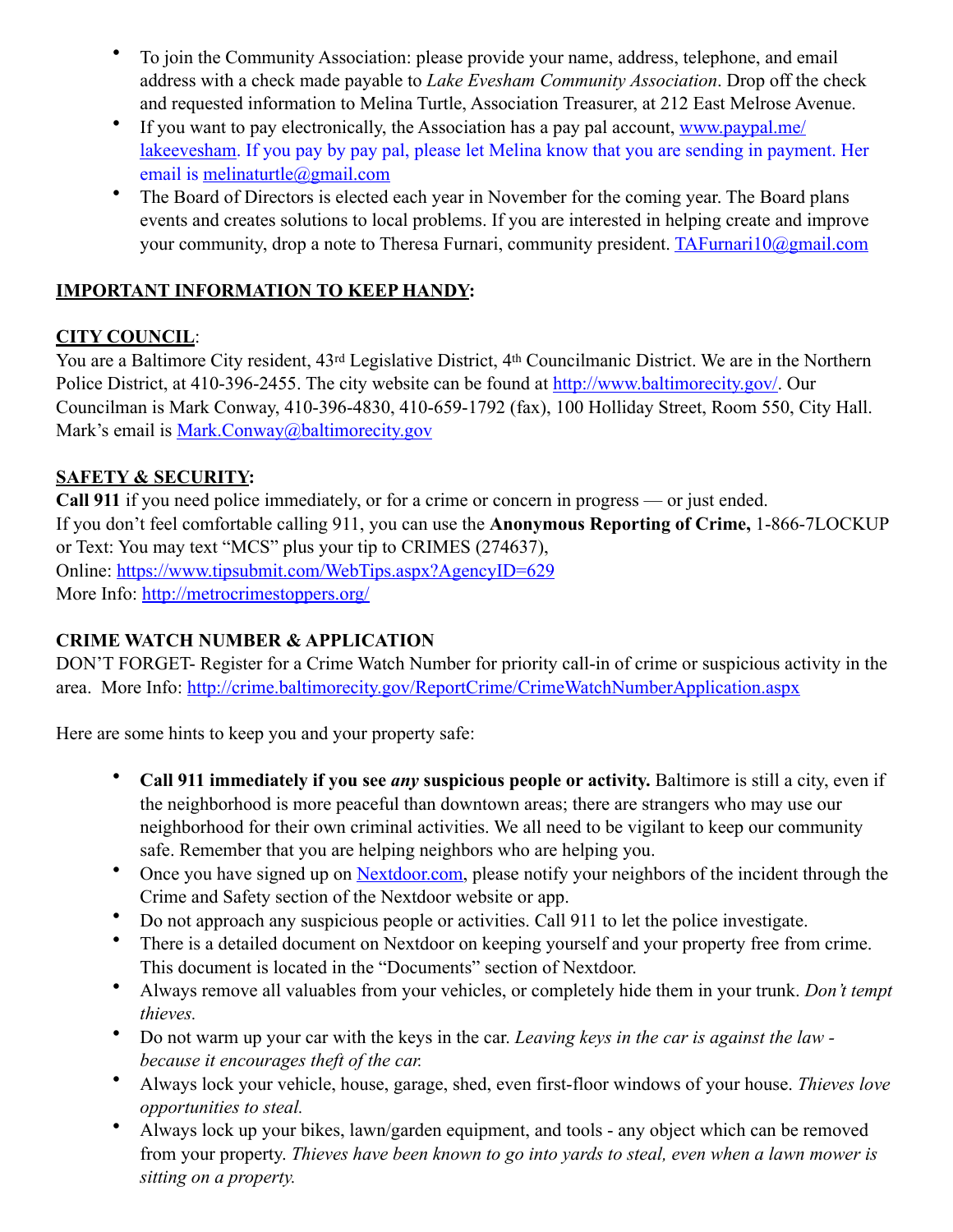- Tell a neighbor when you will be out of town so they can bring in your mail and newspapers. *Don't let thieves know that no one is home for an extended amount of time.*
- Etch your soundex (driver's license number) on all your valuables, especially your laptops, flat screen TV's, GPS devices, stereo equipment, lawn mowers, and other valuables. *If your property is stolen, the police would have no way to return it to you if it is not marked.* Your local police district has engravers.... just ask.

## **LAWFUL BEHAVIOR:**

In the summer of 2015, Baltimore City enacted a "Nuisance Law" to protect residents so all can enjoy a peaceful lifestyle. The Law applies to neighborhood nuisances in both residential homes and commercial facilities. A. neighborhood nuisance is defined as "any privately owned premises on or in which an owner, operator, tenant, or occupant of or the holder of any possessory interest in [the] those premises 1) acts in a disorderly manner that disturbs the public or 2) creates or maintains conditions that [lets] let others [to] act in a disorderly manner that disturbs the public peace.

The law applies to property owners, tenants, occupants of a property AND to owners, whether or not "… the owner, operator, tenant, or occupant knew of the existence of the neighborhood nuisance."

Therefore, if gatherings are loud or unruly enough, residents can call police who are required by law to issue citations for the following behavior:

- Underage drinking is the first attention of the citation
- Other citable accounts are public urination, trespassing on neighbors' property, blocking of public roadways, extreme loudness, and disruption of the general peace of the neighborhood
- The people cited are the host of the party *and* the landlord/property owner
- The first citation is **\$500 for both the host** *and* **property owner**
- **The second citation is \$1000 for the host** *and* **property owner** if under a year since the last citation. Citations will continue to accumulate at the \$1000 fee *for each and every* disruptive event for party host *and* property owner/landlord.
- If you are a property owner and you experience a disruptive party at a neighbor's property or in the streets, *call 911 immediately* to report the address or the block number and street. Please be specific so that the police can find the correct house(s). Police will investigate and make citations for the criteria that are met. In the event that Police are unable to respond, the call to 911 is still important as it provides a record for necessary documentation.
- Then contact Tymoteucz Kajstura at tkajstura@gmail.com. He is the community liaison between the neighborhood, schools and police

## **TRASH AND OTHER REFUSE:**

#### **TRASH collection begins at 6:00 am on Tuesdays**

- Trash must be placed inside a trash can with a lid. Avoid rats & other scavengers by making sure lids are CLOSED. Please do not overload cans.
- Trash left in plastic bags is a Baltimore City violation carries a minimum of a \$50 fine.
- Trash should be placed at your curb no later than 6am.
- Trash cans are allowed to be put out the evening before…after 6pm.
- Each residence is limited to 3 cans per week.
- Do not block alleys or sidewalks with cans.
- Do not pile bags on street corners or in alley.
- If there is a holiday on a trash day, generally the makeup trash day is the following Saturday. Call 311 to verify.
- Return your trash can to your own property after pickup: do not leave it in the street or sidewalk.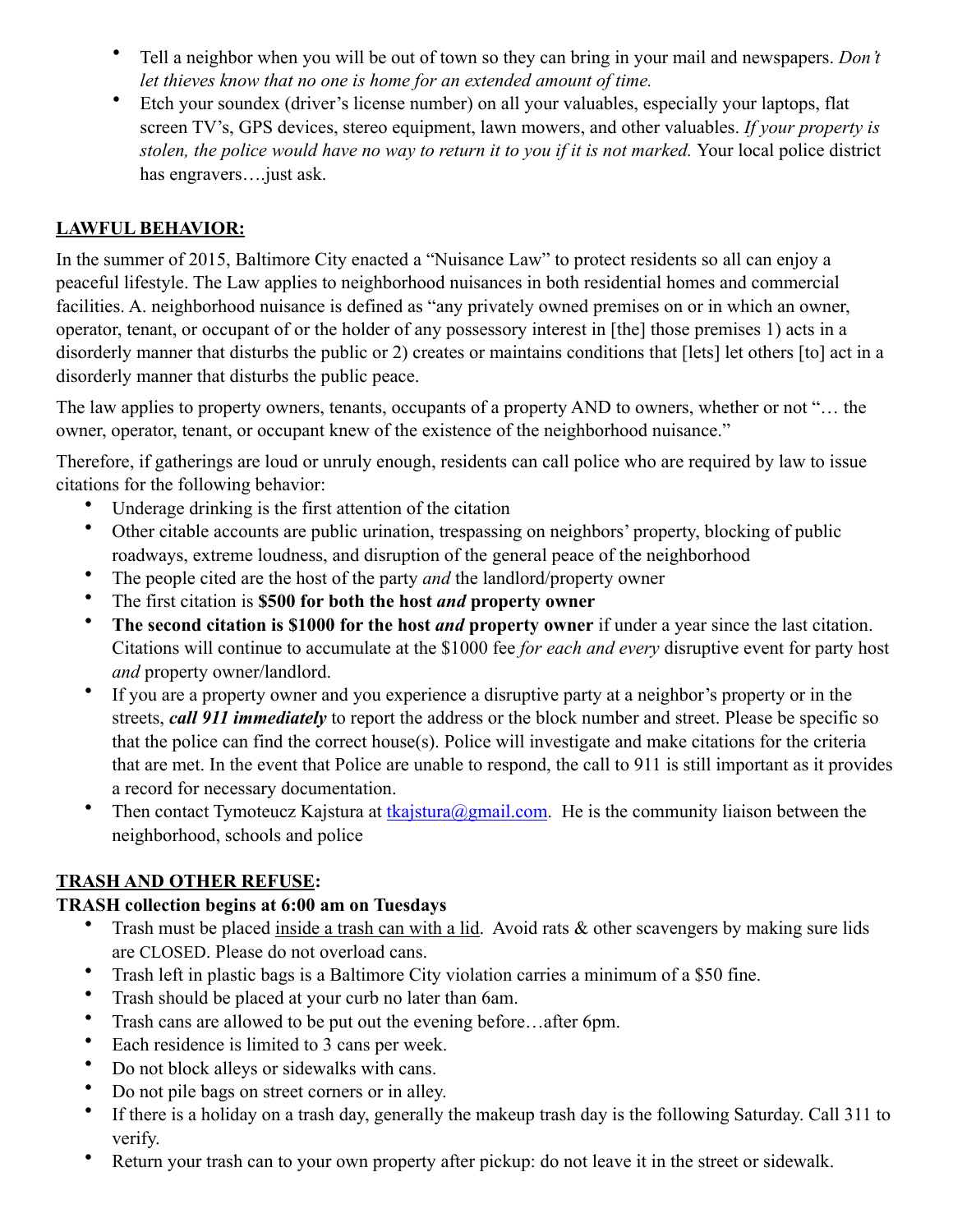- Baltimore has a strict LEASH LAW for your dog. Picking up after your pets is polite to your neighbors and is also required by law.
- Christmas trees will be picked up with regular trash in late December and early January. Call 311 or go to<http://publicworks.baltimorecity.gov/>for more information.

## **YARD WASTE:**

#### **Yard waste is picked up on Tuesdays with your trash:**

- Limit yard waste bags (PAPER BAGS PREFERRED) to maximum10 bags per week.
- If more than 10 bags, the city may not be able to take all in one pick up. Return any bags not picked to your yard until the following trash pickup day.
- Autumn: When the leaves fall in the autumn, Baltimore City makes special arrangements to pick of bags of leaves with additional pickup times. The approximate leaf-collection dates start in late October. Call 311 to schedule leaf-bag pickups.
- More information can be found at: http://publicworks.baltimorecity.gov/Recycling/YardWaste.aspx

## **RECYCLING: begins at 6:00 am on Every Other Thursday**

- "Single-Stream Recycling": Baltimore City's recycling program mixes all recyclables in one container, so you do not have to separate the different recycling objects. *This type of recycling pickup makes it easy to recycle.*
- Place your recycling in the blue cans provided by the City.
- PLASTIC BAGS ARE NOT ACCEPTABLE for recycling. Do not put out your recycling in plastic bags and all recycling products should be clean and dry.
- Return your recycling can to your own property after pickup: do not leave it in the street or sidewalk.
- There is no limit to the number of recycling containers you can put out.
- If weather conditions are windy, secure loose recycle paper so it does not get carried by the wind and onto the streets and other properties.
- To learn more about what to recycle, visit the website: http://publicworks.baltimorecity.gov/ Recycling.aspx.

## **STREET SWEEPING:**

Baltimore has a program where streets are swept to keep grease, grime, and materials from being swept into the Chesapeake Bay. This important street sweeping program is being overseen by the United States Environmental Protection Agency (EPA) to protect the water resources.

- **Addresses with odd ending numbers:** street sweeping occurs on the 3nd Wednesday of the month
- **Addresses with even ending numbers: s**treet sweeping occurs on the 4th Wednesday of the month
- **Car removal requirement:** Remove your automobile from the curb on these sides of the streets beginning at 8:00 a.m. until 4:00 p.m. *You can move your car across the street during the sweepsweeping days.*
- **Note:** Streets without curbs (such as several of our old streets with brick gutters) do not have sweeping

## **BULK ITEMS**:

If you have bulky large items, Baltimore City may be able to pick up these objects.

- Please call 311 to schedule pick up of three (3) bulk items (sofas, mattresses, appliances, etc.).
- The operator will give you a date when the bulk-trash truck will come to pick up your object(s).
- Do not place these items outside of your yard until your scheduled pickup.
- More information on bulk items and other materials can be found on the City's Bureau of Public Works website: http://publicworks.baltimorecity.gov/Home.aspx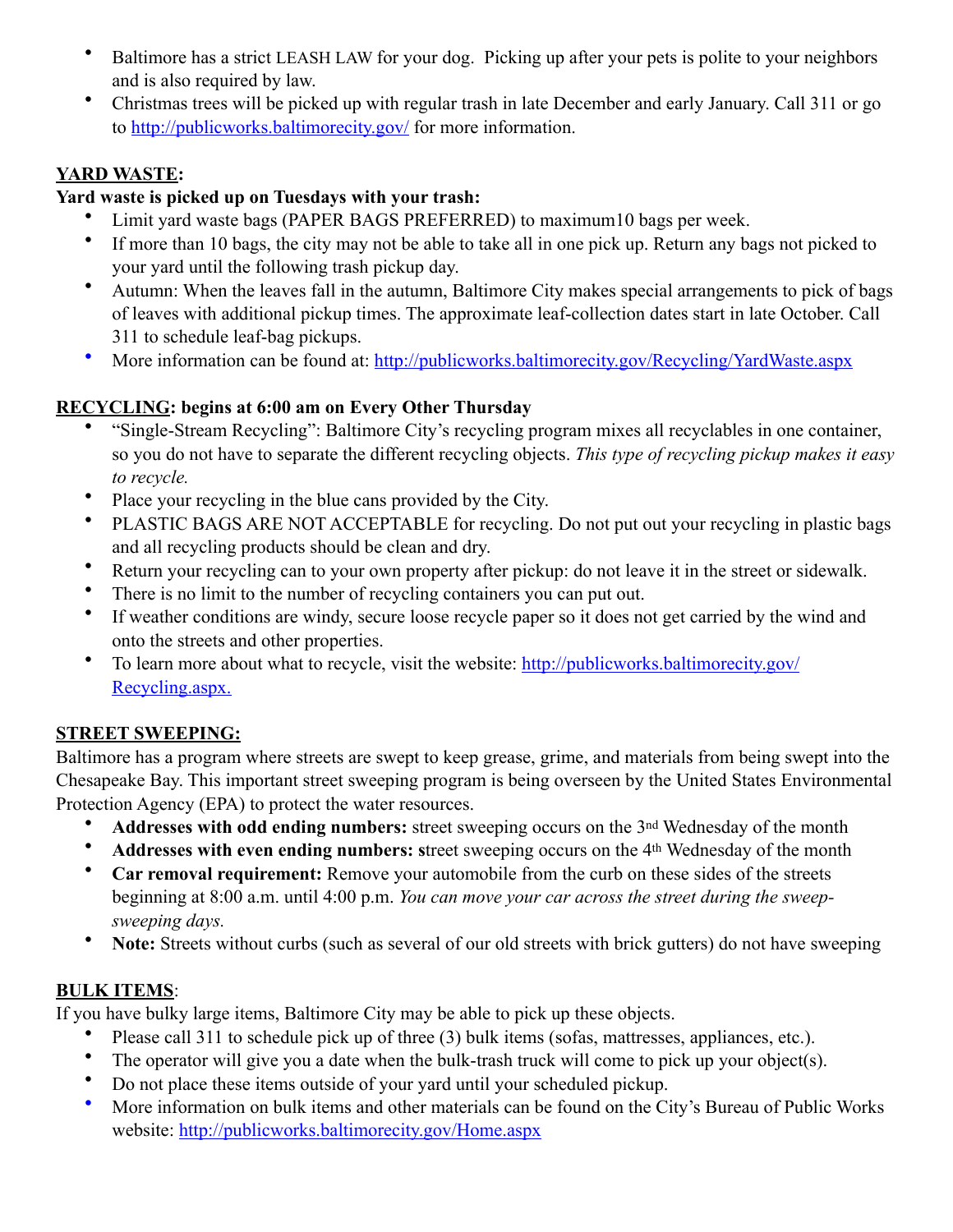## **PROPERTY MAINTENANCE:**

- Mow your grass on a regular basis; grass over 8" is a violation of city code. Some residents have participated in the "No Mow May" movement which began in the upper Midwest to provide a habitat for bees and other pollinators, It is the homeowners' choice as to whether they wish to participate.
- Do not sweep or blow your grass cuttings into the street, eventually they end up in the Chesapeake Bay due to runoff and further pollute our treasured Bay. Grass cuttings can be left on the grass if you cut your grass frequently, so that 4 inches of height remains. This will allow the grass to maintain its moisture for the dry days of summer. And leaves can be cut by your lawn mower and placed as a mulch in your garden beds. If you choose to dispose of your cuttings or leaves, you need to bag them for disposal.
- Please consider not using pesticides on your lawn. It is bad for the environment, kills beneficial insects and bees and eventually seeps into the soil and then our waters.
- Keep all walkways clear of plant, tree, or grass overgrowth, or any debris.
- Remove all litter on your property, including gutters and storm drains; keep area by fire hydrants clear.
- Please consider joining our neighborhood clean ups (notices will be posted on the website, on Nextdoor or community signs posted in the neighborhood around the neighborhood).

## **RATS:**

- Rats can become a problem due to unkempt yards and poorly managed trash. Rats carry diseases, spread trash, and make new little rats which perpetuate the cycle.
- If you see any evidence of rats…**call 311 immediately**. The City will come out to bait your property free of charge.
- Ensure your trashcans are in good condition (no holes in bottom) with tight fitting lids.
- Do not overload cans so that lids can be securely closed, please make sure lids are closed.
- Put all trash inside trashcans; do not allow trash/garbage to remain on the ground outside of trashcans.

## **WILDLIFE:**

We have wildlife in our neighborhood: foxes, rabbits, raccoons, ground hogs, opossums and the occasional deer. We live in harmony with our wildlife and they pose no threat to our safety.

# **SNOW REMOVAL:**

- **Shovel all sidewalks on your property.** Your walkways must be cleared within 48 hours of a snow event, or you will be subject to a fine. Our streets are narrow, and it is dangerous to walk in the streets.
- The interior roads of our neighborhood do not get plowed. Please join your neighbors when there is a significant snow event. "All shovels on deck": joining your neighbors to shovel snow makes for a great social experience.
- Cat litter or sand clog our ancient pipes and should not be used. If other gritty products are used for traction for your automobile, clean it up after every snow event. All of these materials will end up in the Chesapeake Bay when storm water flow into the Bay, which is dangerous for our entire region. We want you to have safe traction for your vehicle, but we request that you clean the material immediately after the snow or ice go away.

# **PARKING:**

- Please do not park in front of your neighbor's driveway.
- If you have a driveway, use that space for your car.
- Please ask your guests to be considerate as well.
- During a snow event…do NOT park in someone else's cleared spot. Make the time to clear your own parking place. *The person who cleared his or her spot generally lives at that location, so by taking the spot you have not only taken the resident's parking, but you have taken the efforts that they made for their family.*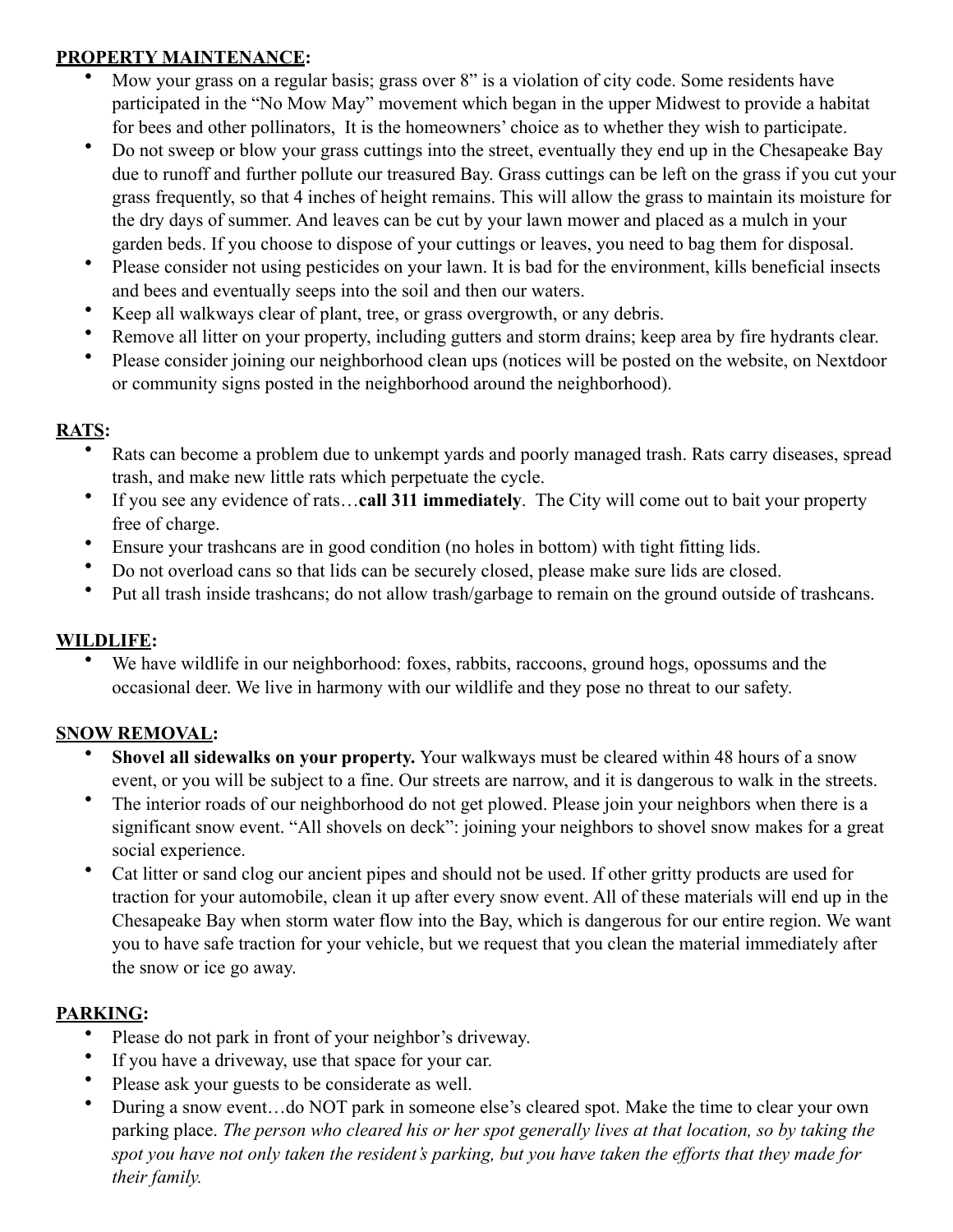## **PUBLIC SCHOOLS:**

LECA is zoned for Roland Park Elementary/Middle School for grades Pre-K through 8. There are no zoned high schools in Baltimore.

# **TRANSIT:**

**Maryland Transit Authority (MTA)** has several routes that serve our community. The general website is: <https://www.mta.maryland.gov/> The site also has info for other modes: Lite Rail, MARC, etc. Phone numbers: (general) 1-866-743-3682 or 410-539-5000; (Customer Service) 410-767-3999

## **For MTA Buses that serve LECA**, go to "Local Bus",

See: [https://www.mta.maryland.gov/schedule,](https://www.mta.maryland.gov/schedule) THEN, See:

- "CityLinkRED" (via York Rd.), To: DOWNTOWN↔ TOWSON/LUTHERVILLE: https:// www.mta.maryland.gov/schedule/red
- Route 51 (via Bellona & N. Charles), To: TOWSON↔ DOWNTOWN <https://www.mta.maryland.gov/schedule/51>
- Route 33 (via Northern Pkwy), To: MT WASHINGTON LIGHT RAIL↔OVERLEA <https://www.mta.maryland.gov/schedule/stops/33>

**FARES**: <https://www.mta.maryland.gov/regular-fares>. Fares may increase June 26, see website.

# **DISCOUNTED STUDENT & YOUTH PROGRAMS**:

<https://www.mta.maryland.gov/students-and-youth-programs>

**MOBILITY**: *MobilityLink* service is for individuals with disabilities who are unable to use the *MTA* fixed route system. <https://www.mta.maryland.gov/mobility>

# **USEFUL NUMBERS:**

## **General City Services: Dial 311**

*The line is open every day from 6am – 10pm.* 

Call this number to report or inquire about the following: abandoned vehicles, BGE emergencies, Board of Elections, street  $\&$  sidewalk repairs, animal control, bulk trash, tree trimming, streetlights, housing complaints, transportation, graffiti removal, snow removal, recycling, drainage problems, and any other city services. *There is also a free 311 App for your smartphone or digital tablet which allows you to make requests (with* 

*pictures) for services, as seen above.* 311 Android Mobile App: <https://play.google.com/store/apps/details?id=gov.baltimorecity.baltimore311> iPhone Mobile App: <https://itunes.apple.com/us/app/baltimore-311/id455865821?mt=8> Website: <http://311.baltimorecity.gov/> Twitter: @Baltimore311

# **Legal Services**

Legal Aid – 410-539-5340 Legal Aid for Elderly – 410-396-1322 Community Law Center – 410-366-0922 State's Attorney's Office – 410-396-4000